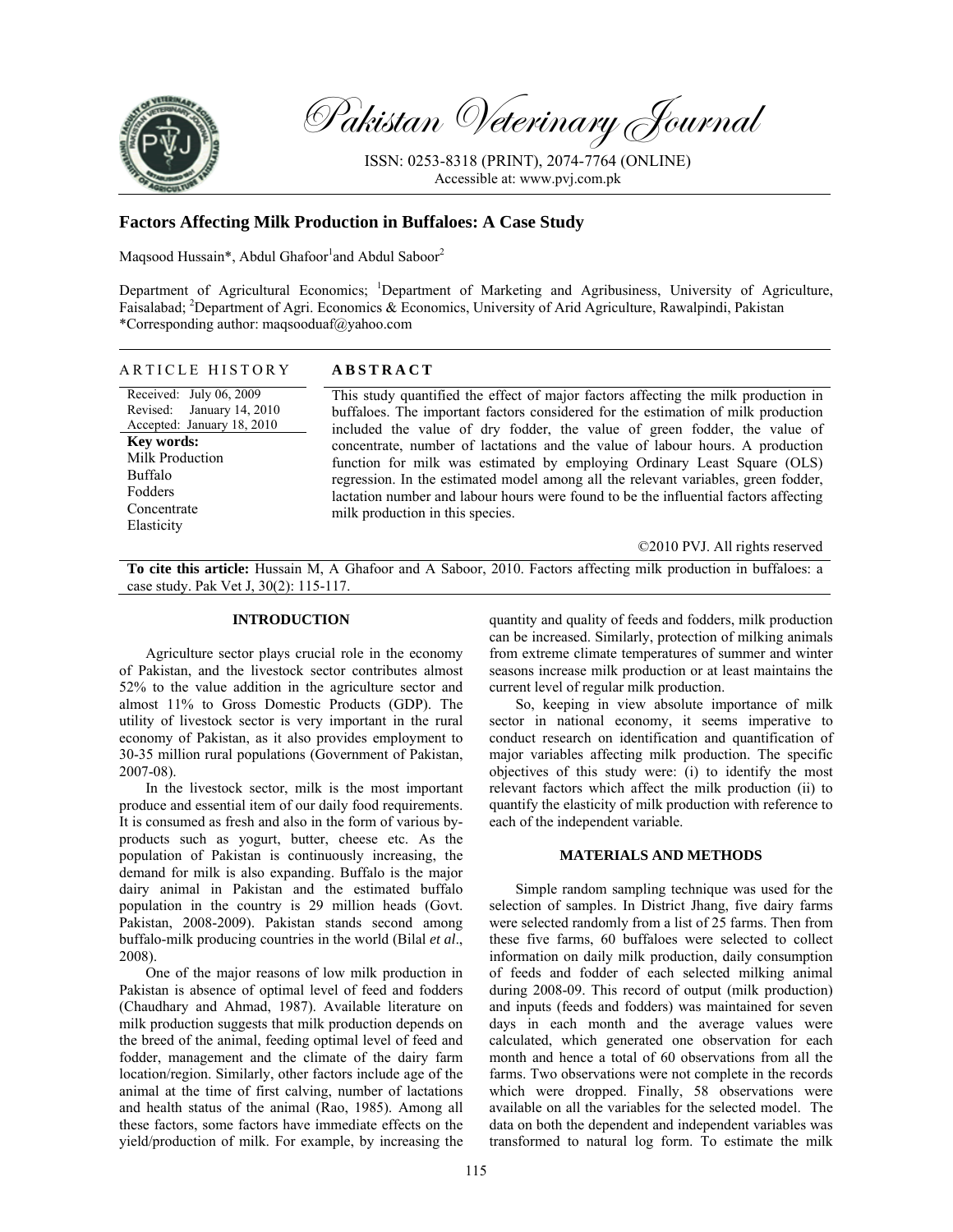production function, a log-log model was employed (Gujrati, 1995). The ordinary least square regression method was used for data analysis. Detailed information of all the variables used in the model is given in Table 1. The estimated elasticity coefficients of regression model are presented in Table 2.

**Table 1: Description of the variables used in the milk production model**

| <b>Variables</b>         | <b>Description</b>                                                      |  |  |
|--------------------------|-------------------------------------------------------------------------|--|--|
| Dependent variable       |                                                                         |  |  |
| $Y =$ Milk production    | Value of average milk yield<br>per animal per day (Rupees)              |  |  |
| Independent variables    |                                                                         |  |  |
| $X_1$ = Dry fodder       | Value of dry fodder used per<br>animal per day (Rupees)                 |  |  |
| $X_2$ = Green fodder     | Value of green fodder used<br>per animal per day (Rupees)               |  |  |
| $X_3$ = Concentrate      | Value of concentrate used per<br>animal per day (Rupees)                |  |  |
| $X_4$ = Lactation number | Number of lactation(s)<br>completed (including current                  |  |  |
| $X_5$ = Labour hours     | lactation)<br>Value of labour hours used<br>per animal per day (Rupees) |  |  |

**Table 2: The coefficients of the estimated milk production regression model**

| <b>Variables</b> | <b>Estimated</b><br>elasticity<br>coefficients                                                                                                                                                                                                                                                                                         | <b>Standard</b><br>error | <b>Probability</b><br>level |
|------------------|----------------------------------------------------------------------------------------------------------------------------------------------------------------------------------------------------------------------------------------------------------------------------------------------------------------------------------------|--------------------------|-----------------------------|
| Constant         | 19.21                                                                                                                                                                                                                                                                                                                                  |                          |                             |
| $LnX_1$          | 0.42                                                                                                                                                                                                                                                                                                                                   | 0.63                     | 0.506 <sup>NS</sup>         |
| LnX <sub>2</sub> | 2.64                                                                                                                                                                                                                                                                                                                                   | 1.27                     | $0.042$ *                   |
| LnX <sub>3</sub> | 2.04                                                                                                                                                                                                                                                                                                                                   | 1.46                     | $0.169NS$                   |
| $LnX_4$          | $-0.76$                                                                                                                                                                                                                                                                                                                                | 0.16                     | **<br>$0.000^*$             |
| $LnX_5$          | 2.15                                                                                                                                                                                                                                                                                                                                   | 0.58                     | **<br>0.001                 |
|                  | $\mathbf{M} \cap \mathbf{M}$ $\mathbf{M}$ $\mathbf{M}$ $\mathbf{M}$ $\mathbf{M}$ $\mathbf{M}$ $\mathbf{M}$ $\mathbf{M}$ $\mathbf{M}$ $\mathbf{M}$ $\mathbf{M}$ $\mathbf{M}$ $\mathbf{M}$ $\mathbf{M}$ $\mathbf{M}$ $\mathbf{M}$ $\mathbf{M}$ $\mathbf{M}$ $\mathbf{M}$ $\mathbf{M}$ $\mathbf{M}$ $\mathbf{M}$ $\mathbf{M}$ $\mathbf{M$ |                          |                             |

 $NS = Non-significant, * = Significant (P< 0.05),$ 

 $***$  = Significant (P<0.01).

**Table 3: Descriptive statistics of the variables used in the milk production model** 

| <b>Variable</b> | <b>Minimum</b> | <b>Maximum</b> | Mean   | <b>Standard</b> |
|-----------------|----------------|----------------|--------|-----------------|
|                 |                |                |        | deviation       |
| $Y =$ Milk      | 60.00          | 440.00         | 221.07 | 96.97           |
| production      |                |                |        |                 |
| $X_1 = Drv$     | 3.00           | 4.00           | 3.30   | 0.36            |
| fodder          |                |                |        |                 |
| $X_2$ = Green   | 24.00          | 28.00          | 26.66  | 1.07            |
| fodder          |                |                |        |                 |
| $X_3 =$         | 29.00          | 35.00          | 31.55  | 1.89            |
| Concentrate     |                |                |        |                 |
| $X_4 =$         | 2.00           | 7.00           | 4.05   | 1.38            |
| Lactation       |                |                |        |                 |
| number          |                |                |        |                 |
| $X_5 =$ Labour  | 2.50           | 3.50           | 2.94   | 0.33            |
| hours           |                |                |        |                 |

The characteristics and related variable assumed to be affecting the milk production included dry fodder, green fodder, concentrate and labour hours, as all these independent variables were expected to be positively related with the milk production. In the model building process, various forms of ordinary least squares regression

models were estimated, among all estimated models loglog form of the regression model was found to be the best for the current data analysis. The functional form of the estimated model is given as under:

Log Y = 
$$
a + \beta_1 \log X_1 + \beta_2 \log X_2 + \beta_3 \log X_3 + \beta_4 \log X_4 + \beta_5 \log X_5 + \epsilon
$$

Where:  $a = constant term$  and  $\beta's = unknown$ regression coefficients to be estimated of the independent variables and ε is random error term.

## **RESULTS AND DISCUSSION**

The descriptive statistics for the variables which were used in the estimated log-log regression model are presented in Table 3. This table provides the basic information on all the variables viz. minimum value, maximum value, mean value and their standard deviations. The factors selected for the milk production were the value of dry fodder, the value of green fodder, the value of concentrate, number of lactations and the value of labour hours.

Out of five estimated elasticity coefficients (Table 2), three elasticity coefficients were significant  $(P<0.05)$ . The estimated elasticity coefficient for green fodder shows that increasing green fodder value by 1 percent the value of milk production increases by  $2.64$  percent (P<0.05). In Pakistan, generally fodders like rice straw, wheat straw, maize, sorghum and millet are provided to the buffaloes. As the population in the country is increasing fast, it is very difficult to allocate additional land for fodder production (Ahmad *et al*., 1990) but at the same time investment in producing balanced and adequate feed is essential for improving milk yield in the country (Afzal, 2010).

The variable of lactation number showed negative sign with milk production and was found highly significant. The coefficient of this variable shows that for every one percent increase in lactation number, there will be 0.76 percent decrease in milk production, keeping other factors constant. The behavior of this variable may be due to decreasing potential of milk production attributed to increasing age of buffaloes. Similarly, the estimated elasticity coefficient for labour hours used reveals that by increasing labour hours value by 1 percent, the value of milk production increases by 2.15 percent  $(P<0.01)$ .

The computed F-value of the model was 14.16 (P<0.01), indicating that a definite statistical relationship exists between the dependent variable and the independent variables. Above findings conclude feed and labor as important determinants of milk production in the study area. Similar findings were found by Razzaque *et al.* (2009), who concluded that feed and labour costs affected significantly net income of dairy farms in Kuwait. The Durbin-Watson test value was 1.79, suggesting that there is no problem of autocorrelation in the data set. The coefficient of determination  $(R^2)$  was 0.58 which indicates that all the explanatory variables explained 58 percent of the variation in milk production.